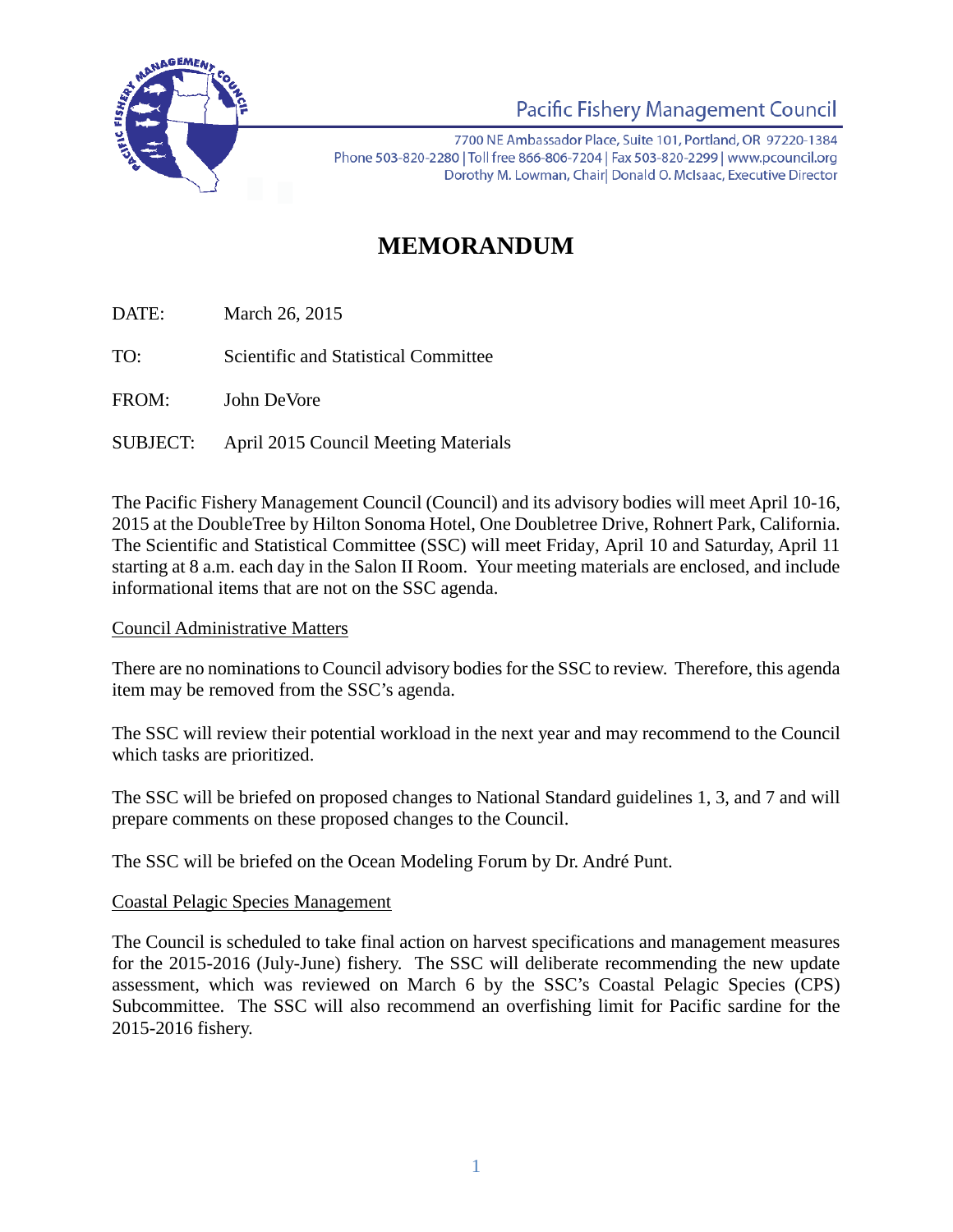The Council is scheduled to take final action on adopting a methodology review Council Operating Procedure (COP) for CPS analyses (COP 26). The SSC will provide their recommendations on this COP.

#### Salmon Management

The SSC will review a list of potential salmon methodology topics to be reviewed later this year. The SSC will receive input from the Salmon Technical Team and the Model Evaluation Workgroup, and provide recommendations for methodologies to be reviewed in 2015.

#### Groundfish Management

The Council is scheduled to take final action on adopting a methodology review COP for groundfish analyses (COP 25). The SSC will provide their recommendations on this COP.

The SSC will review a new management strategy evaluation (MSE) of overfished species' rebuilding revision rules from Ms. Chantel Wetzel. The SSC will provide their recommendations on the MSE as best available science at the June Council meeting.

The SSC will consider a review of a proposed Groundfish Management Team (GMT) methodology for estimating the species composition of unidentified skates landed on the west coast to determine better estimates of big skate mortalities. Further, the GMT requests feedback and a recommendation on an assumed discard mortality rate for big skate. A 50 percent discard mortality rate was recommended by the SSC in March 2012 for longnose skate with the rationale, "… discard mortality assumptions be consistent between assessments and management. Although the discard mortality assumptions used in the assessments are based on very limited information, they represent the best information available." Given that the 2007 longnose skate assumed a 50 percent discard mortality rate, this rate was recommended for determining total estimated discard mortalities and for making management decisions. The question to the SSC is, can this discard mortality rate be used as a proxy for big skate? SSC and GMT recommendations on these issues will be presented to the Council under Agenda Item E.8, Inseason Adjustments Including Carryover and Regulatory Amendment to Manage Set-asides.

Thank you all for your dedication to West Coast fishery management and the Council process. See you soon.

JDD:kma

Enclosures include:

## **Council and SSC Administrative Matters**

- 1. Agenda Item A.4 Council Meeting Agenda
- 2. Agenda Item F.2 Prepare Comments on Proposed Changes to National Standard Guidelines 1, 3, and 7
- 3. Agenda Item F.5 Future Council Meeting Agenda and Workload Planning